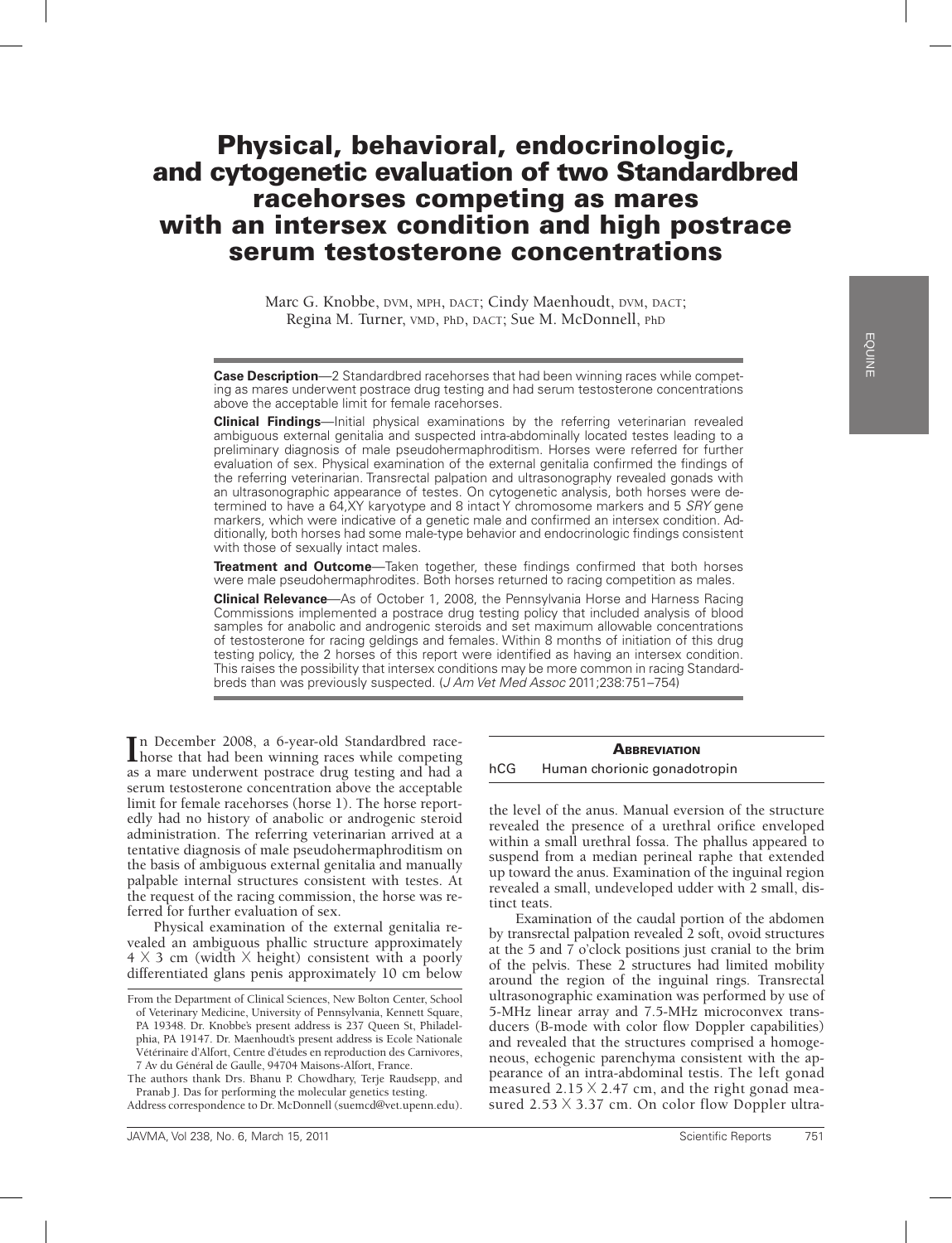sonographic images, each contained vascular structures consistent with a central vein and pampiniform plexus attached to an associated tubular duct that coursed caudally and dorsomedially toward the apex of the urinary bladder similar to the ductus deferentia and ampullae. Tissue consistent with a bilobed prostate gland was also identified. Structures consistent with ovaries, a uterus, or a cervix were not identified.

To evaluate behavior, the horse was brought to an ovariectomized, estrogen-treated stimulus mare in a breeding shed situation. The horse approached the mare without any specific male-type behavior response.

Serum samples were collected and submitted for endocrinologic analysis. Serum testosterone concentration was 90.10 pg/mL. This was higher than the reference limit for a sexually intact female (< 50 pg/mL) and lower than expected for a sexually intact male  $(> 200$ pg/mL) in the month of December. Serum estrogen and progesterone concentrations were 2.0 pg/mL and 0.10 ng/mL, respectively, which was the lower limit of the assay for both hormones. Serum inhibin concentration was 0.32 ng/mL and was within reference range for a nonpregnant mare (0.1 to 0.7 ng/mL) and below the expected serum concentration for a stallion (2.2 to 3.4 ng/mL).<sup>a</sup> An hCG (10,000 U, IV)<sup>b</sup> stimulation test was performed in an attempt to determine whether there was a source of endogenous testosterone production. The baseline serum concentration of testosterone was 85.8 pg/mL. A modest increase in serum testosterone concentration was detected at 1 and 2 hours after hCG administration (114 pg/mL at 1 hour and 110.6 pg/mL at 2 hours). These results were consistent with the presence of testicular tissue in the abdomen and were further evidence that the gonadal structures visualized on abdominal ultrasonographic examination were testes.

Hair follicles, heparinized blood samples, and skin biopsy specimens were submitted to the Molecular Cytogenetics Laboratory at Texas A&M University for analysis. Results from all cells evaluated consistently yielded a 64,XY karyotype, indicating a genetic male with no detected chimerism or mosaicism from > 50 skin fibroblasts and > 50 peripheral blood lymphocytes examined. Polymerase chain reaction analysis of genomic DNA extracted from hair follicles, peripheral blood lymphocytes, and skin fibroblasts was performed by use of oligonucleotide primer sets corresponding to specific Y chromosome markers of the *SRY* (sex-determining region of the Y chromosome) gene and other known markers of the Y chromosome for genetically normal male horses. Results indicated that the horse of this report had 8 intact Y chromosome markers and 5 *SRY* gene markers, which was indicative of a genetic male. By comparison, *SRY* gene deletions had previously been identified at the cytogenetics laboratory for other horses with a 64,XY intersex condition. Similarly, PCR analysis of genomic DNA by use of oligonucleotide primer sets spanning exon 2 of the known X chromosome–linked *AR* (androgen receptor) gene revealed the presence of the AR gene.<sup>c</sup> Taken together, these findings confirmed diagnosis by the referring veterinarian of male pseudohermaphroditism.

In May 2009, a 5-year-old Standardbred racehorse that had been winning races while competing as a mare underwent postrace drug testing and had a serum testosterone concentration above the acceptable limit for female racehorses (horse 2). Although this horse had no reported history of anabolic or androgenic steroid administration, an unknown dose of hCG had been administered to the horse approximately 24 hours before racing. The injection was given as an ovulation induction agent because the horse was perceived to be demonstrating undesirable behavior that was judged by the trainer to be related to estrus.

Examination of the external genitalia revealed findings similar to those of horse 1. Transrectal palpation and ultrasonographic examination of the caudal portion of the abdomen identified gonadal and tubular structures consistent with male reproductive organs. Distinct structures consistent with paired bulbourethral glands and a bilobed prostate were identified caudal to the bladder and dorsolateral to the pelvic urethra. Structures consistent with ovaries, a uterus, or a cervix were not identified.

When brought to an ovariectomized, estrogentreated stimulus mare in a breeding shed situation, the horse had stallion-like behavior, including male-type approach, vocalization, teasing, mounting, and thrusting with erection of the phallus-like structure. The stimulus mare responded to the horse as a mare usually responds to a stallion. When turned into a paddock containing recently voided feces of other stallions, the horse had male-type elimination-marking behavior. On exposure to a stallion across a teasing rail, the behavior of the horse was resistant and guarded, resembling what could represent either submissive stallion-like behavior or that of a mare in diestrus.

Serum samples were collected and submitted for endocrinologic analysis. Baseline serum testosterone and progesterone concentrations were 701.8 pg/mL (reference limit, > 200 pg/mL) and 0.3 ng/mL, respectively. Both were within the reference range limit for a stallion during spring. Serum estrogen concentration of 2 pg/mL (lower limit of assay) was lower than the reference range for either stallions or mares. Following hCG challenge, serum testosterone concentration changed from the baseline of 701.8 pg/mL to 687.7 pg/mL at 2 hours and to 817.1 pg/mL at 4 hours. The 2-hour response was lower than expected. Changes in serum testosterone concentrations in response to hCG stimulation were lower than expected for a stallion with both testes within the scrotum, but within the range often seen in stallions with intra-abdominally located testes.

Hair follicles, heparinized blood samples, and skin biopsy specimens were submitted for cytogenetic analysis to the Molecular Cytogenetics Laboratory at Texas A&M University. As for horse 1, cytogenetic analysis of chromosome spreads from 30 peripheral blood lymphocytes and 20 skin fibroblasts consistently revealed a 64,XY karyotype. No chimerism or mosaicism was detected. Polymerase chain reaction analysis of genomic DNA from hair, peripheral blood lymphocytes, and skin fibroblasts as described for horse 1 revealed similar markers on the Y chromosome and *SRY* gene and the presence of exon 2 of the AR gene.<sup>c</sup> Taken together, these findings confirmed that this horse also was a male pseudohermaphrodite.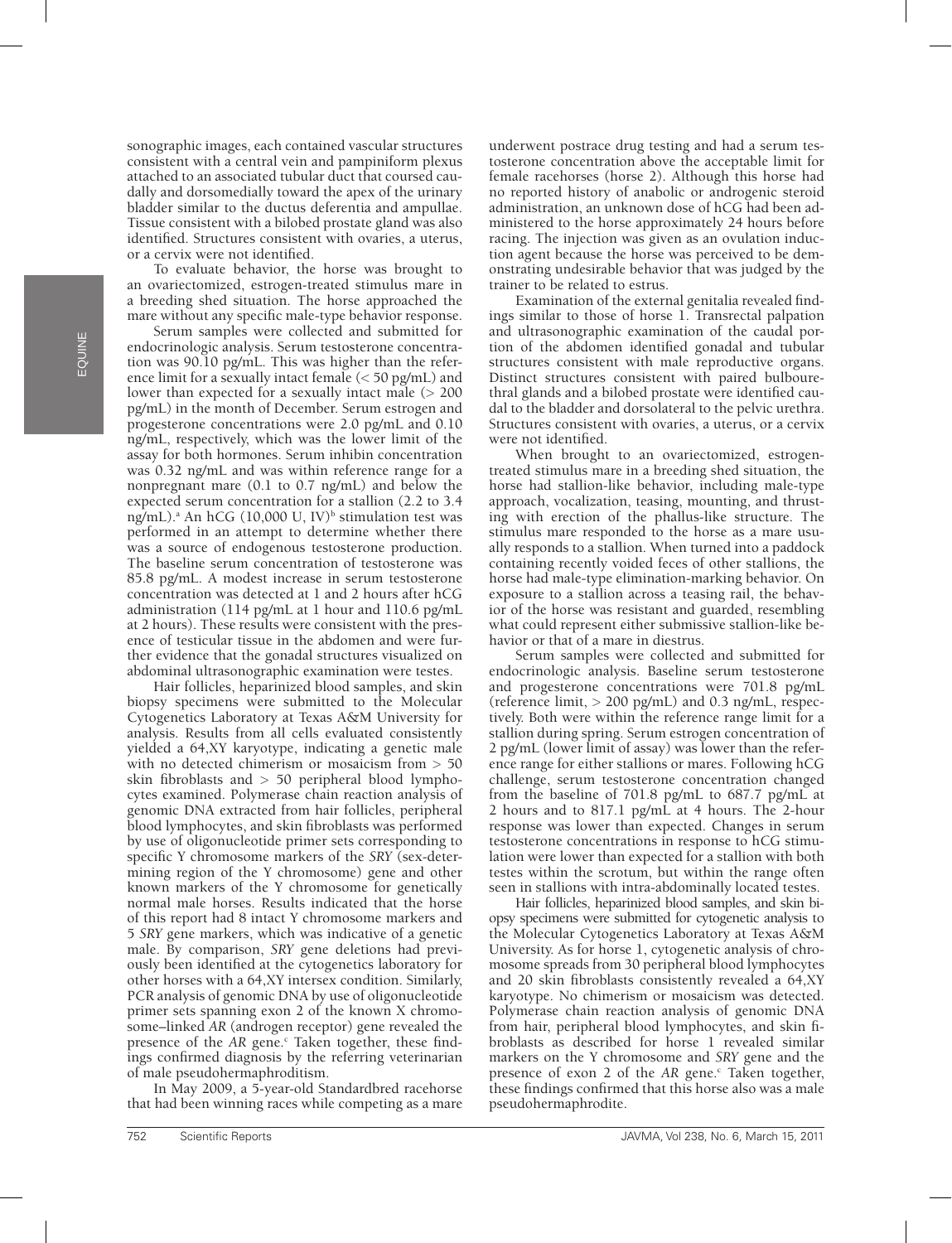## **Discussion**

On October 1, 2008, the Pennsylvania State Horse and Harness Racing Commissions implemented a mandatory postrace drug testing policy that included analysis of blood samples for the presence of anabolic steroids and androgenic steroids with the aim to eliminate administration of these types of drugs in competing racehorses. Criteria for negative and positive test results were defined for females and geldings and separately for sexually intact males.<sup>1</sup> The 2 horses reported here were evaluated by a referring veterinarian in the field when serum testosterone concentrations in postrace blood samples, which were obtained after winning, were higher than the concentrations permitted for females. These 2 horses were identified within 2 and 8 months of Pennsylvania's mandatory postrace drug testing policy. This raises the possibility that intersex conditions may be more prevalent in racing Standardbreds, or in horses in general, than was previously appreciated. The question may be answered as further data become available from Pennsylvania and from other states now testing for anabolic steroids and androgenic steroids.

The referring veterinarian identified intersex conditions in these horses on the basis of physical examination findings. The combination of ambiguous external genitalia, the apparent absence of a female reproductive tract on transrectal palpation of the abdomen, and the apparent presence of palpable internal testis-like structures led to the preliminary diagnosis of male pseudohermaphroditism in both horses. Because each of these horses had won considerable amounts of money during their careers as putative mares, the Pennsylvania State Harness Racing Commission requested state-of-the-art genetic evaluation to enable a more informed decision on sex designation for racing horses.

In each horse, transrectal ultrasonographic examination of the caudal portion of the abdomen revealed an internal reproductive tract including structures consistent with male accessory sex glands and intraabdominally located testes with no evidence of female structures. Consistent with these physical findings, endocrine testing revealed steroid hormone concentrations most similar to those found in cryptorchid stallions. A previous report<sup>2</sup> on serum testosterone concentrations in horses with a 64,XY intersex condition revealed a range of concentrations from undetectable to 5.4 ng/mL; however, these affected horses were distinguished by phenotype rather than by gonadal type. Cytogenetic analysis consistently revealed a genetically normal male 64,XY karyotype in all cells examined. Although molecular cytogenetic analysis of intersex conditions of horses is limited, compared with that for humans, current genetic analyses in the horses of this report revealed the presence of an apparently normal *SRY* gene, a complete Y chromosome (on the basis of no deletions of the currently known Y chromosome and *SRY* gene markers), and an apparently normal exon 2 in the *AR* gene of somatic tissue specimens. Because the gonadal structures were not examined histologically, it could not be definitively determined whether the gonads were in fact testes. However, all evidence

strongly suggested that to be the case. In reports $3-5$  of similarly affected horses where gonads were removed and examined, histologic examination revealed seminiferous tubules with Sertoli cells and Leydig cells, but no evidence of spermatogenesis as is typical for intraabdominally located testes.

Genetic control of testis differentiation is controlled by coordinated molecular events that initiate Sertoli cell differentiation of the embryologic, undifferentiated mesenchymal cells of the embryo's bipotential gonad. The expression of the *SRY* gene is recognized as the first step in initiating Sertoli cell differentiation in genetically male mammals.<sup>6</sup> Given the known importance of the *SRY* gene in sex determination, the *SRY* genes of the affected horses of this report were analyzed in an attempt to identify an underlying molecular cause of the intersex disorders. In both horses, no abnormalities of *SRY* gene were identified. Given the likely large number of downstream targets of the *SRY* gene, as well as other genes and proteins that are involved with phenotypic sex differentiation, genetic analysis in these horses was limited to current methods used to determine defects of the equine Y chromosome and *SRY* gene, which comprise a small facet of all the possible molecular causes of the observed disorders.

The *SRY* and *AR* genes in horses can be detected by PCR analysis; several mutations of the *SRY* gene have been defined in horses with a normal male karyotype (64,XY) and intersex condition based on mapping of the equine Y chromosome<sup>7,c</sup>; this work, detailing the physical genetic map of the equine Y chromosome, has provided substantial information regarding location of the *SRY* gene and sequences of other Y chromosome markers. The Y chromosomes in each of the horses of this report were compared with those of clinically normal males and also with horses with a 64,XY intersex condition evaluated at the cytogenetics laboratory. The results indicated that 5 of 5 markers of a portion of the *SRY* gene sequence were present in both horses of the present report, compared with 2 of 5 markers of the *SRY* gene sequence in another affected horse.<sup>c</sup>

Male pseudohermaphroditism has been reported previously in horses and has included 64,XX and 64,XY karyotypes and varied mosaic and chimeric karyotypes.3,8–17 The phenotypic variations of horses with a 64,XY intersex condition have been documented and categorized previously.<sup>2</sup> However, it is reasonable to expect that many juvenile male pseudohermaphrodites may go unrecognized because without close inspection, the external genitalia may not be conspicuously different from that of a physically normal juvenile female. Analysis of DNA for parentage testing that is required for registration of horses does not include sex verification. The process of cytogenetic analyses in the affected horses of the present report required the collection of multiple tissue specimens to increase the probability of detecting cellular mosaicism or chimerism. Hair follicles, skin fibroblasts, and blood cells represent the embryological lines of the ectoderm (hair and skin) and mesoderm (blood cells). Ideally, to definitively rule out any gonadal mosaicism or chimerism, analyses of gonadal tissue is required.

In humans, there are many causes known to lead to abnormal sexual differentiation. Two well-described